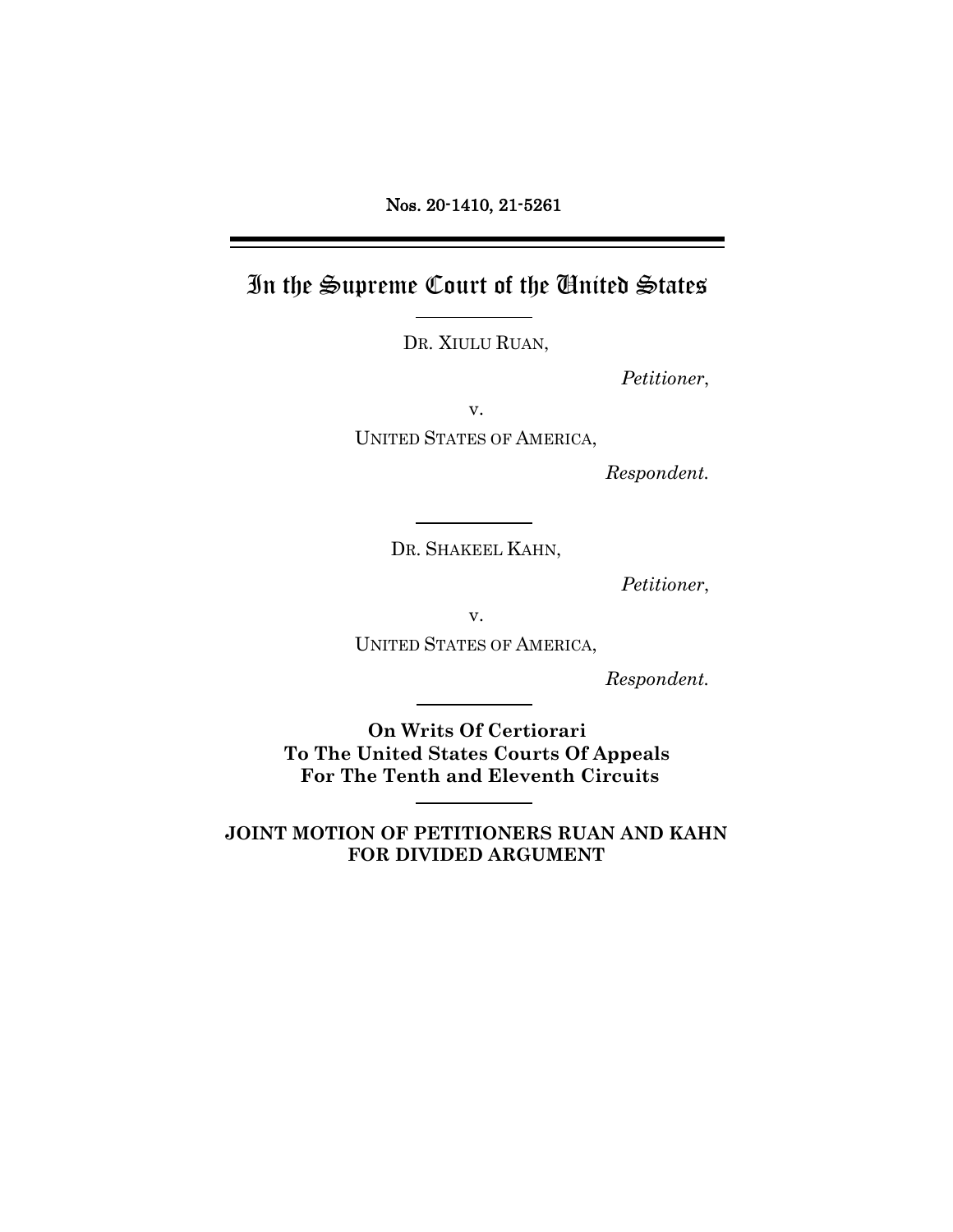## **INTRODUCTION**

Pursuant to this Court's Rules 21 and 28.4, Petitioner in No. 20-1410, Dr. Xiulu Ruan, and Petitioner in No. 21-5261, Dr. Shakeel Kahn, jointly move to divide oral argument time between the two Petitioners. The division of argument time will ensure that counsel for each Petitioner can adequately present each Petitioner's distinct positions. This Court's consideration of the case will also benefit from divided argument. Respondent does not oppose granting divided argument to Petitioners.

## **STATEMENT**

Petitioners were separately indicted and prosecuted in unrelated proceedings under the Controlled Substances Act for allegedly issuing prescriptions outside "the usual course of professional practice" under 21 U.S.C. § 841(a)(1). Petitioner Ruan was tried in the United States District Court for the Southern District of Alabama; Petitioner Kahn was tried in the United States District Court for the District of Wyoming.

At their respective trials, each Petitioner requested that the district court judge issue a good faith defense instruction. The district court in Petitioner Ruan's case told the jury that it could convict Dr. Ruan even if all it found was that his prescriptions "were outside the usual course of professional medical practice." On this instruction, Petitioner Ruan was convicted on all but two counts and sentenced to 21 years of imprisonment.

By contrast, the district court in Petitioner Kahn's case instructed the jury that 'good faith' requires a physician to act "in accordance with what a reasonable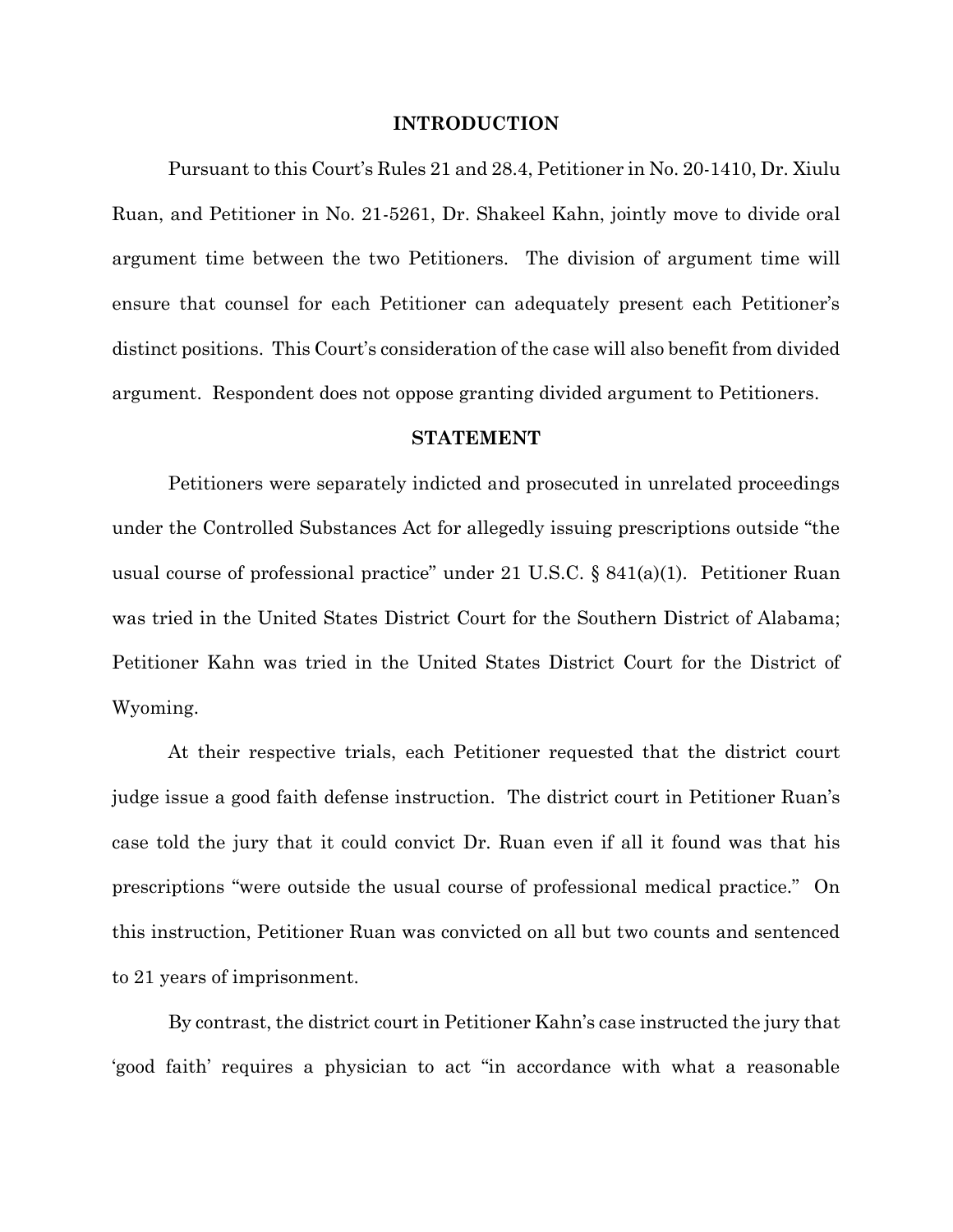physician should believe to be proper medical practice." Kahn J.A. 537-38. On this instruction, Petitioner Kahn was convicted on all counts and sentenced to 25 years of imprisonment.

Petitioner Ruan appealed to the 11th Circuit, which affirmed the district court's (illusory) good faith instruction because, in its view, a physician may assert a good faith defense only "as long as [his] conduct also was in accordance with the standards of practice generally recognized and accepted in the United States." Ruan Pet. App. 106a-107a. Petitioner Kahn appealed to the 10th Circuit, which affirmed the district court's good faith instruction because "the usual course of professional practice" required that the government prove only that a prescription was "objectively not in the usual course of professional practice," and "[t]hus, the only relevant inquiry under that second prong is whether a defendant-practitioner objectively acted within that scope, regardless of whether he believed he was doing so." Kahn J.A. 542.

This Court granted certiorari in both cases on November 5, 2021, and consolidated the cases. The Court allotted one hour of time for oral argument. Argument has been set for March 1, 2022.

## **ARGUMENT**

This case presents the question whether, and to what extent, a physician may assert a good faith defense to charges under the Controlled Substances Act (CSA). Although Petitioners share the view that a physician may not be convicted under the CSA if he acted for a lawful medical purpose, their arguments before this Court materially differ (and would materially differ at oral argument), given the very

2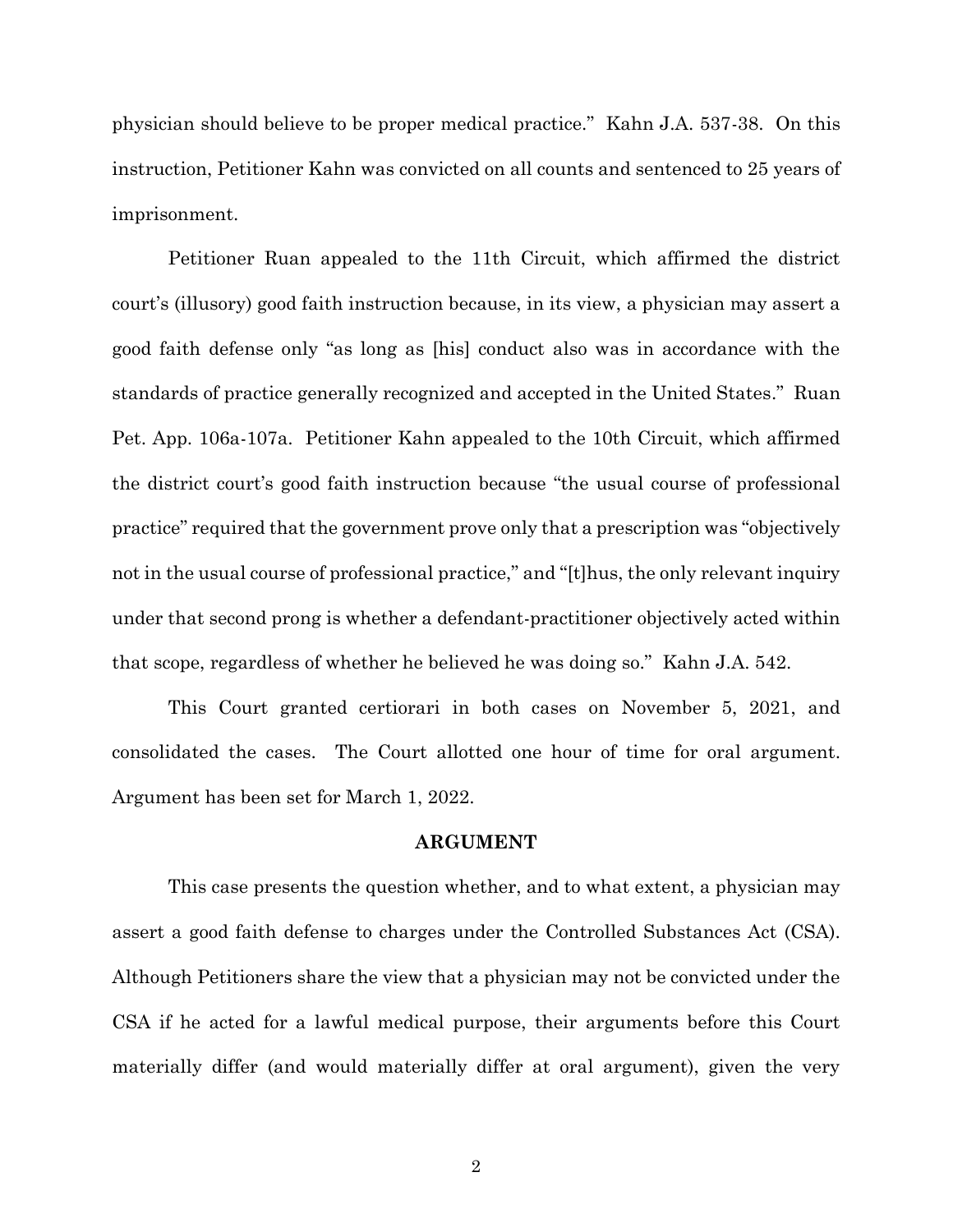different instructions Petitioners received at trial.

Petitioner Ruan received *no* meaningful good faith defense instruction. Although his principal submission is that a lawful medical purpose precludes conviction, he has also contended, as a fallback, that his convictions should be reversed even under an "honest effort" or "reasonable belief" standard.

Petitioner Kahn, on the other hand, received an instruction that allowed the jury to consider what the defendant "reasonably should have believed." This language, while meaningfully distinct from the standard the government advances in its response brief, is also meaningfully distinct from the good faith instruction issued in Dr. Ruan's case. *See* Kahn J.A. 486. Accordingly, Petitioner Kahn does not join Dr. Ruan's fallback argument. At the district court level, Petitioner Ruan requested a jury instruction that included similar language to that which was given in the Kahn case. This fact, by itself, makes joint argument inappropriate, as the interests of the two petitioners plainly diverge regarding the acceptability of the language used in the jury instructions given in the Kahn case.

What is more, Dr. Kahn's petition presented a question that Dr. Ruan did not present: whether 21 C.F.R. § 1306.04(a)'s two prongs should "be read in the conjunctive or the disjunctive." And while both Petitioners address that question on the merits, their answers are different. Dr. Ruan argues that the statute and regulation set forth but a single standard, Ruan Br. 25 n.12, while Dr. Kahn argues that the regulation's two prongs must be read in the conjunctive, Kahn Br. 33-34.

Not surprisingly, the government notes several times in its merits brief that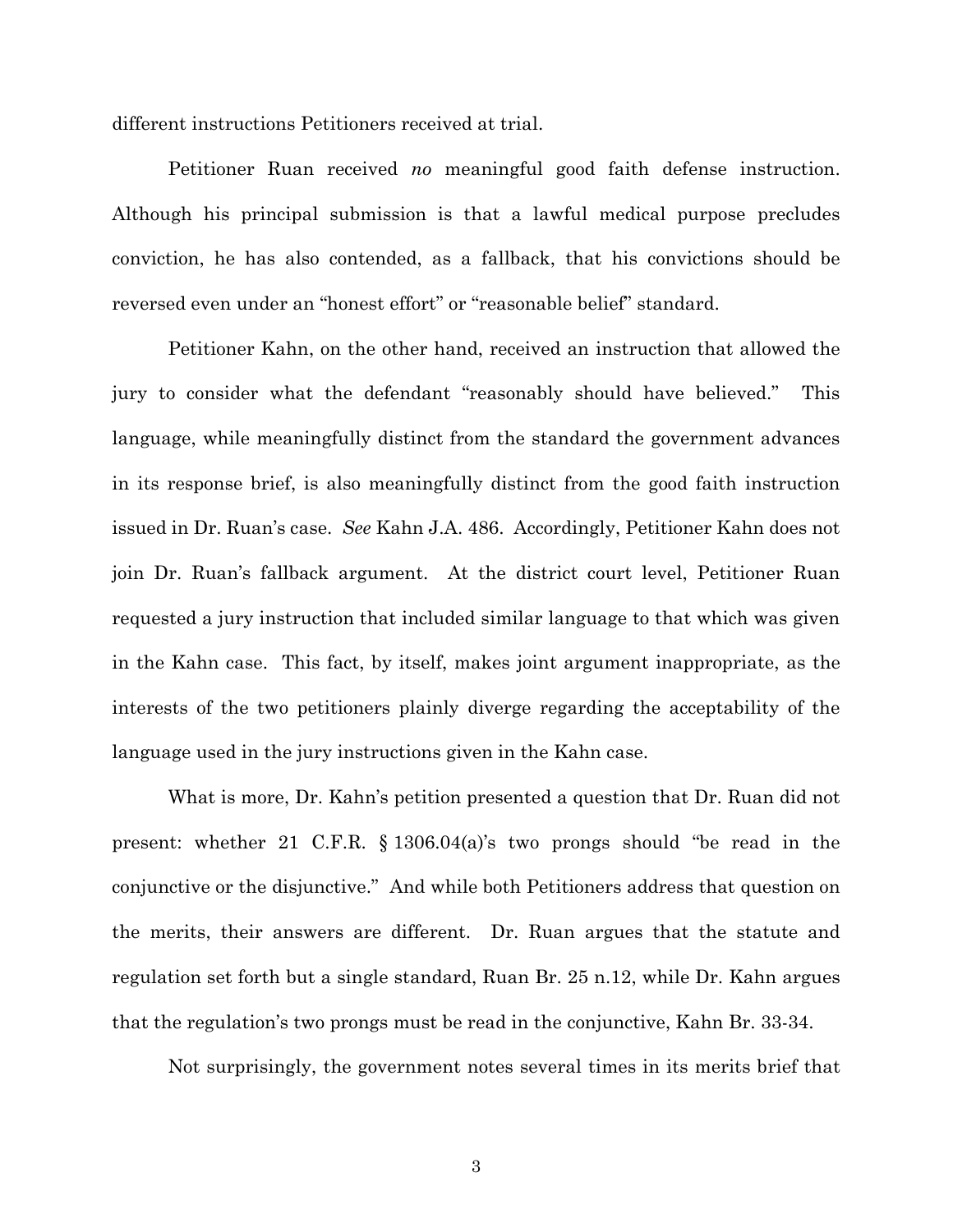the two Petitioners have advanced distinctly different legal arguments. So, for example, the government responds only to Dr. Ruan in addressing the text of the CSA implementing regulation, Gov't Br. 36 (citing Ruan Br. 34-35), and responds only to Dr. Kahn in defending the regulation against a vagueness challenge, *id.* at 39 (citing Kahn Br. 42-52).

The trial record in the two cases is also materially different, and counsel for each Petitioner would be quite hard-pressed to familiarize himself with the complex details of the other Petitioner's case. To the extent this Court finds it helpful at oral argument to pose questions about the factual record, its consideration of the case will be advanced by permitting both lawyers to appear. The government's decision to advance a harmless error argument in its brief—ill-founded though that may be heightens the likelihood that oral argument will entail fact-bound responses.

Finally, Petitioners' cases may come out differently, depending on how this Court ultimately construes the good faith defense under the CSA. If, for example, the Court adopts the "objective" good faith test embraced by several circuits, it may still reverse Dr. Ruan's convictions. By contrast, Dr. Kahn's convictions might be affirmed. Because Petitioners have different legal theories and materially different factual records, requiring one attorney to represent *both* Petitioners at oral argument would prejudice Petitioners and deprive this Court of a more thorough airing of the pertinent legal issues.

In recent Terms, this Court has granted motions for divided argument when parties with different interests in support of the same basic legal proposition appear